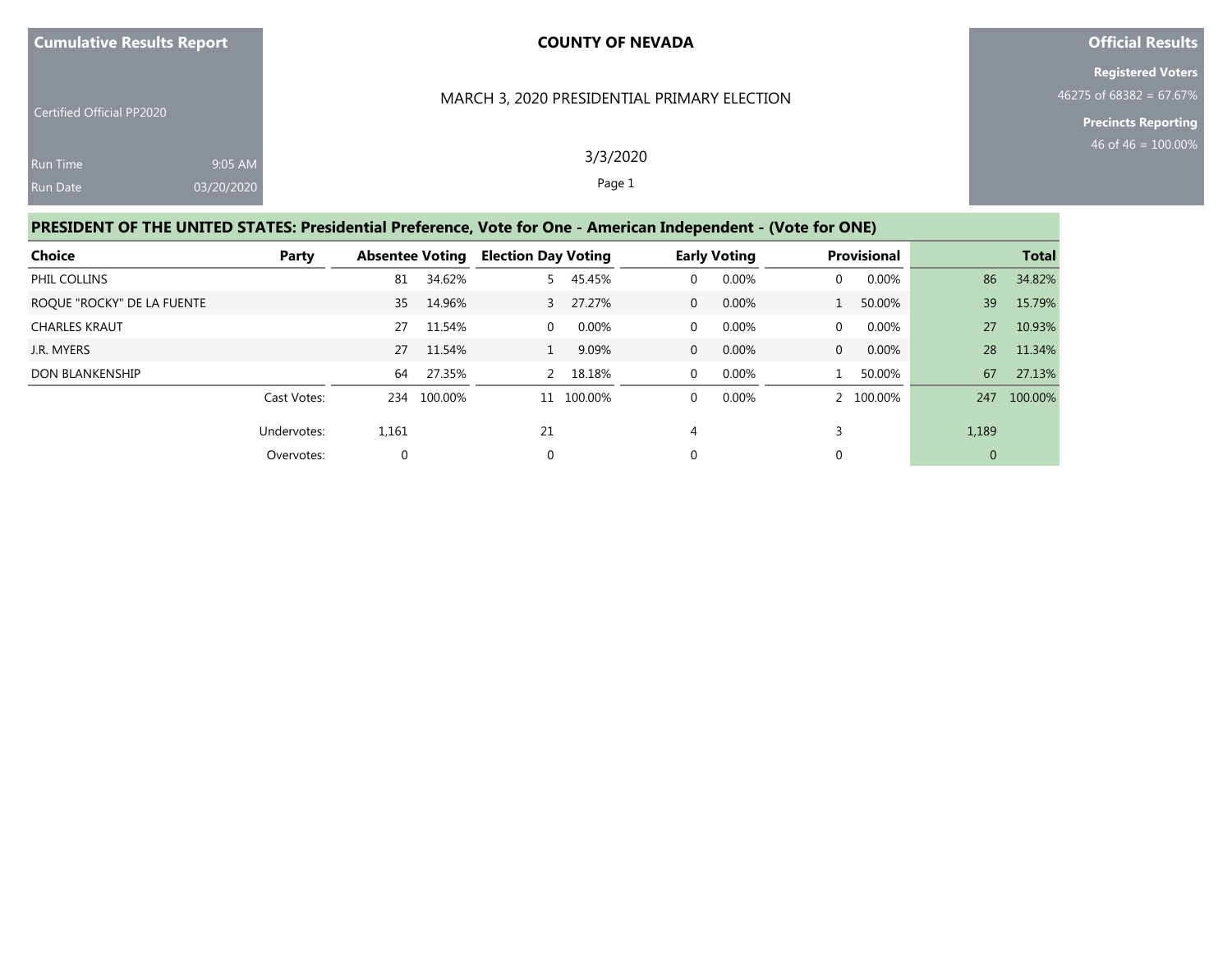MARCH 3, 2020 PRESIDENTIAL PRIMARY ELECTION

## **Official Results**

**Registered Voters** 46275 of 68382 = 67.67%

**Precincts Reporting**

| <b>Certified Official PP2020</b> |  |  |
|----------------------------------|--|--|
|                                  |  |  |
|                                  |  |  |

9:05 AM 03/20/2020 3/3/2020

Page 2

## **PRESIDENT OF THE UNITED STATES: - Democratic Party - (Vote for ONE)**

| <b>Choice</b>                  | <b>Party</b> | <b>Absentee Voting</b> |         | <b>Election Day Voting</b> |               |                | <b>Early Voting</b> |                | <b>Provisional</b> |                | <b>Total</b> |
|--------------------------------|--------------|------------------------|---------|----------------------------|---------------|----------------|---------------------|----------------|--------------------|----------------|--------------|
| JULIÁN CASTRO                  |              | 5                      | 0.02%   | $\mathbf{0}$               | 0.00%         | $\overline{0}$ | 0.00%               | $\mathbf{0}$   | 0.00%              | 5              | 0.02%        |
| MICHAEL A. ELLINGER            |              | 3                      | 0.01%   | $\mathbf 0$                | 0.00%         | $\mathbf{0}$   | 0.00%               | $\mathbf{0}$   | 0.00%              | $\overline{3}$ | 0.01%        |
| <b>ELIZABETH WARREN</b>        |              | 3,166                  | 14.99%  | 201                        | 10.67%        | 68             | 10.38%              | 29             | 8.12%              | 3,464          | 14.42%       |
| <b>MARIANNE WILLIAMSON</b>     |              | 30                     | 0.14%   | 2                          | 0.11%         | 2              | 0.31%               | $\mathbf 0$    | 0.00%              | 34             | 0.14%        |
| <b>ANDREW YANG</b>             |              | 91                     | 0.43%   | 3                          | 0.16%         | $\overline{2}$ | 0.31%               | 1              | 0.28%              | 97             | 0.40%        |
| ROQUE "ROCKY" DE LA FUENTE III |              | 11                     | 0.05%   | $\mathbf 0$                | 0.00%         | 0              | 0.00%               | $\mathbf 0$    | 0.00%              | 11             | 0.05%        |
| JOHN K. DELANEY                |              | $\overline{4}$         | 0.02%   | $\mathbf{0}$               | 0.00%         | $\overline{0}$ | 0.00%               | $\overline{0}$ | 0.00%              | $\overline{4}$ | 0.02%        |
| <b>AMY KLOBUCHAR</b>           |              | 1,137                  | 5.38%   | $\overline{4}$             | 0.21%         | 27             | 4.12%               | 2              | 0.56%              | 1,170          | 4.87%        |
| <b>BERNIE SANDERS</b>          |              | 6,934                  | 32.83%  | 1,075                      | 57.06%        | 310            | 47.33%              | 235            | 65.83%             | 8,554          | 35.61%       |
| <b>JOE SESTAK</b>              |              | 5                      | 0.02%   | $\mathbf 0$                | 0.00%         | 0              | 0.00%               | $\mathbf{0}$   | 0.00%              | 5              | 0.02%        |
| <b>TOM STEYER</b>              |              | 586                    | 2.77%   | 5                          | 0.27%         | 8              | 1.22%               | 6              | 1.68%              | 605            | 2.52%        |
| <b>DEVAL PATRICK</b>           |              | 5                      | 0.02%   | $\mathbf 0$                | 0.00%         | 0              | 0.00%               | $\mathbf 0$    | 0.00%              | 5              | 0.02%        |
| <b>MICHAEL BENNET</b>          |              | 18                     | 0.09%   | $\mathbf{0}$               | 0.00%         | $\overline{0}$ | 0.00%               | $\mathbf{0}$   | 0.00%              | 18             | 0.07%        |
| MICHAEL R. BLOOMBERG           |              | 2,546                  | 12.05%  | 98                         | 5.20%         | 67             | 10.23%              | 16             | 4.48%              | 2,727          | 11.35%       |
| <b>MOSIE BOYD</b>              |              | $\overline{4}$         | 0.02%   | $\mathbf{0}$               | 0.00%         | $\overline{0}$ | 0.00%               | $\mathbf 0$    | 0.00%              | $\overline{4}$ | 0.02%        |
| <b>CORY BOOKER</b>             |              | 6                      | 0.03%   | $\mathbf 0$                | 0.00%         | 0              | 0.00%               | $\mathbf 0$    | 0.00%              | 6              | 0.02%        |
| PETE BUTTIGIEG                 |              | 1,749                  | 8.28%   | $\overline{4}$             | 0.21%         | 36             | 5.50%               | 6              | 1.68%              | 1,795          | 7.47%        |
| <b>JOSEPH R. BIDEN</b>         |              | 4,664                  | 22.08%  | 476                        | 25.27%        | 131            | 20.00%              | 56             | 15.69%             | 5,327          | 22.18%       |
| <b>TULSI GABBARD</b>           |              | 150                    | 0.71%   | 16                         | 0.85%         | 4              | 0.61%               | 6              | 1.68%              | 176            | 0.73%        |
| MARK STEWART GREENSTEIN        |              | 8                      | 0.04%   | $\mathbf 0$                | 0.00%         | $\mathbf{0}$   | 0.00%               | 0              | 0.00%              | 8              | 0.03%        |
|                                | Cast Votes:  | 21,122                 | 100.00% |                            | 1.884 100.00% | 655            | 100.00%             | 357            | 100.00%            | 24,018         | 100.00%      |
|                                | Undervotes:  | 373                    |         | 10                         |               | 2              |                     | $\mathbf{1}$   |                    | 386            |              |
|                                | Overvotes:   | $\overline{4}$         |         | $\mathbf 0$                |               | 0              |                     | 0              |                    | $\overline{4}$ |              |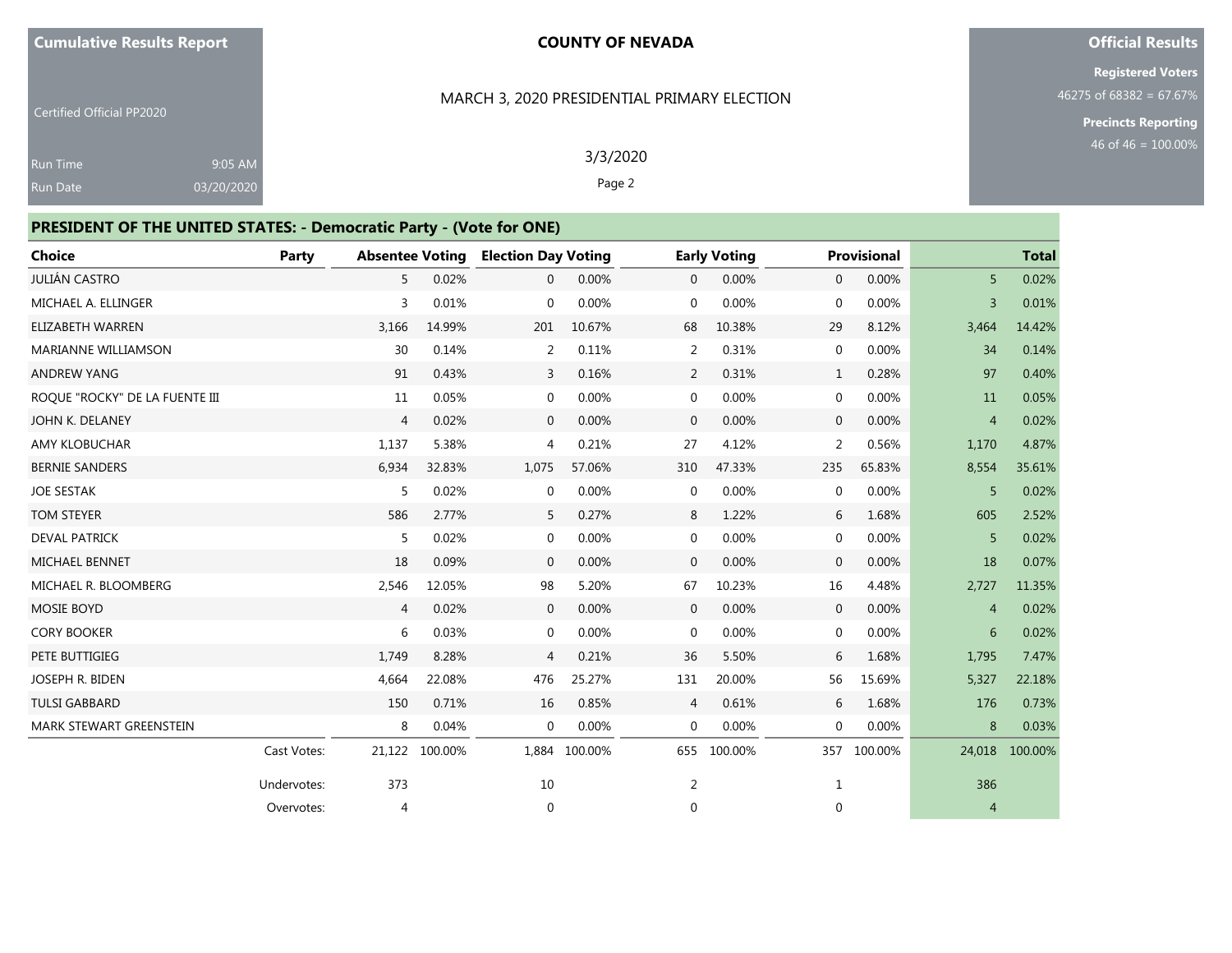#### MARCH 3, 2020 PRESIDENTIAL PRIMARY ELECTION

**Official Results**

**Registered Voters** 46275 of 68382 = 67.67%

**Precincts Reporting**

| <b>Run Time</b> | 9:05 AM    |
|-----------------|------------|
| <b>Run Date</b> | 03/20/2020 |

Certified Official PP2020

3/3/2020 Page 3

# **PRESIDENT OF THE UNITED STATES: Presidential Candidate Preference Vote for a Candidate. - Green - (Vote for ONE)**

| <b>Choice</b>             | Party       | <b>Absentee Voting</b> |         | <b>Election Day Voting</b> |           |          | <b>Early Voting</b> |                | <b>Provisional</b> |                 | <b>Total</b> |
|---------------------------|-------------|------------------------|---------|----------------------------|-----------|----------|---------------------|----------------|--------------------|-----------------|--------------|
| DAVID ROLDE               |             | 6                      | 7.23%   | $\Omega$                   | 0.00%     | 0        | 0.00%               | $\Omega$       | 0.00%              | 6               | 6.98%        |
| <b>HOWIE HAWKINS</b>      |             | 26                     | 31.33%  | $\Omega$                   | 0.00%     | 0        | 0.00%               | 0              | $0.00\%$           | 26              | 30.23%       |
| <b>DARIO HUNTER</b>       |             | 30                     | 36.14%  | $\Omega$                   | 0.00%     | $\Omega$ | 0.00%               | $\Omega$       | $0.00\%$           | 30 <sub>1</sub> | 34.88%       |
| <b>DENNIS LAMBERT</b>     |             | 6                      | 7.23%   |                            | 2 66.67%  | 0        | 0.00%               | 0              | $0.00\%$           | 8               | 9.30%        |
| SEDINAM MOYOWASIFZA-CURRY |             | 15                     | 18.07%  |                            | 33.33%    | 0        | 0.00%               | $\overline{0}$ | 0.00%              | 16              | 18.60%       |
|                           | Cast Votes: | 83                     | 100.00% |                            | 3 100.00% | 0        | 0.00%               | $\Omega$       | $0.00\%$           | 86              | 100.00%      |
|                           | Undervotes: | 159                    |         | 4                          |           |          |                     | 0              |                    | 165             |              |
|                           | Overvotes:  | 0                      |         | $\Omega$                   |           | 0        |                     | 0              |                    | $\overline{0}$  |              |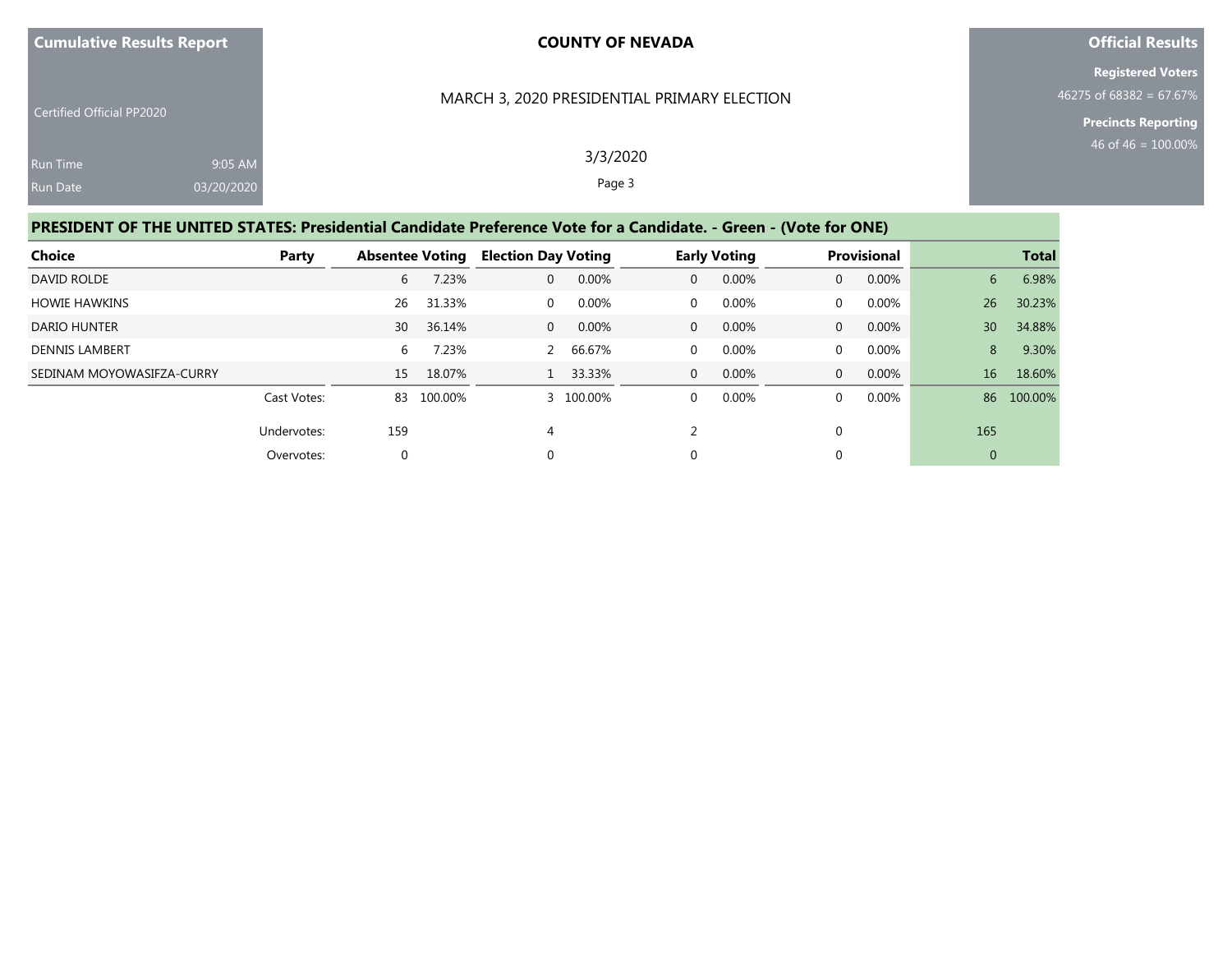MARCH 3, 2020 PRESIDENTIAL PRIMARY ELECTION

### **Official Results**

**Registered Voters** 46275 of 68382 = 67.67%

**Precincts Reporting**

| Gertified Official PP2020 |  |  |
|---------------------------|--|--|
|                           |  |  |
|                           |  |  |

Run Date

9:05 AM 03/20/2020 3/3/2020

Page 4

# **PRESIDENT OF THE UNITED STATES: - Libertarian - (Vote for ONE)**

| <b>Choice</b>              | Party       |     |         |              | <b>Absentee Voting Election Day Voting</b> |                | <b>Early Voting</b> |              | <b>Provisional</b> |                | <b>Total</b> |
|----------------------------|-------------|-----|---------|--------------|--------------------------------------------|----------------|---------------------|--------------|--------------------|----------------|--------------|
| <b>KEN ARMSTRONG</b>       |             | 20  | 12.20%  | 3            | 60.00%                                     | 0              | 0.00%               | $\mathbf{0}$ | 0.00%              | 23             | 13.45%       |
| <b>MAX ABRAMSON</b>        |             | 4   | 2.44%   | $\mathbf 0$  | 0.00%                                      | $\mathbf{0}$   | 0.00%               | $\mathbf 0$  | 0.00%              | $\overline{4}$ | 2.34%        |
| <b>SAM ROBB</b>            |             | 11  | 6.71%   | $\mathbf 0$  | 0.00%                                      | 0              | 0.00%               | $\mathbf 0$  | 0.00%              | 11             | 6.43%        |
| <b>KIM RUFF</b>            |             | 10  | 6.10%   | $\mathbf 0$  | 0.00%                                      | $\overline{0}$ | 0.00%               | $\mathbf 0$  | 0.00%              | 10             | 5.85%        |
| STEVEN A RICHEY            |             | 2   | 1.22%   | $\mathbf{1}$ | 20.00%                                     | 0              | 0.00%               | 0            | 0.00%              | $\overline{3}$ | 1.75%        |
| <b>JACOB HORNBERGER</b>    |             | 42  | 25.61%  | $\mathbf{1}$ | 20.00%                                     | $\mathbf{1}$   | 50.00%              | $\mathbf 0$  | 0.00%              | 44             | 25.73%       |
| SOURAYA FAAS               |             | 3   | 1.83%   | $\mathbf{0}$ | 0.00%                                      | 0              | 0.00%               | $\mathbf{0}$ | 0.00%              | $\overline{3}$ | 1.75%        |
| KEENAN WALLACE DUNHAM      |             | 2   | 1.22%   | $\mathbf 0$  | 0.00%                                      | $\mathbf{0}$   | 0.00%               | $\mathbf 0$  | 0.00%              | $\overline{2}$ | 1.17%        |
| <b>ADAM KOKESH</b>         |             | 8   | 4.88%   | $\mathbf 0$  | 0.00%                                      | 0              | 0.00%               | 0            | 0.00%              | 8              | 4.68%        |
| <b>VERMIN SUPREME</b>      |             | 26  | 15.85%  | $\mathbf 0$  | 0.00%                                      | $\mathbf{0}$   | 0.00%               | $\mathbf 0$  | 0.00%              | 26             | 15.20%       |
| <b>JO JORGENSEN</b>        |             | 17  | 10.37%  | $\mathbf{0}$ | 0.00%                                      | 0              | 0.00%               | $\mathbf{0}$ | 0.00%              | 17             | 9.94%        |
| <b>DAN BEHRMAN</b>         |             | 11  | 6.71%   | $\mathbf{0}$ | 0.00%                                      | $\mathbf{0}$   | 0.00%               | $\mathbf 0$  | 0.00%              | 11             | 6.43%        |
| <b>ERIK CHASE GERHARDT</b> |             | 8   | 4.88%   | $\mathbf{0}$ | 0.00%                                      | $\mathbf{1}$   | 50.00%              | $\mathbf 0$  | 0.00%              | 9              | 5.26%        |
|                            | Cast Votes: | 164 | 100.00% |              | 5 100.00%                                  | $\overline{2}$ | 100.00%             | 0            | 0.00%              | 171            | 100.00%      |
|                            | Undervotes: | 231 |         | 11           |                                            |                |                     | $\mathbf 0$  |                    | 243            |              |
|                            | Overvotes:  | 0   |         | $\mathbf 0$  |                                            | 0              |                     | 0            |                    | $\mathbf{0}$   |              |

## **PRESIDENT OF THE UNITED STATES: Presidential Preference, Vote for one - Peace and Freedom - (Vote for ONE)**

| Choice                | Party       | <b>Absentee Voting</b> |         | <b>Election Day Voting</b> |       |              | <b>Early Voting</b> | <b>Provisional</b> |    | <b>Total</b> |
|-----------------------|-------------|------------------------|---------|----------------------------|-------|--------------|---------------------|--------------------|----|--------------|
| <b>HOWIE HAWKINS</b>  |             |                        | 53.85%  | 0                          | 0.00% | $\mathbf{0}$ | 0.00%               | 0.00%              |    | 53.85%       |
| <b>GLORIA LA RIVA</b> |             | 6                      | 46.15%  | $\Omega$                   | 0.00% | $\Omega$     | 0.00%               | $0.00\%$           | 6  | 46.15%       |
|                       | Cast Votes: | 13                     | 100.00% |                            | 0.00% |              | 0.00%               | $0.00\%$           |    | 13 100.00%   |
|                       | Undervotes: | 25                     |         |                            |       |              |                     |                    | 27 |              |
|                       | Overvotes:  |                        |         |                            |       |              |                     |                    | 0  |              |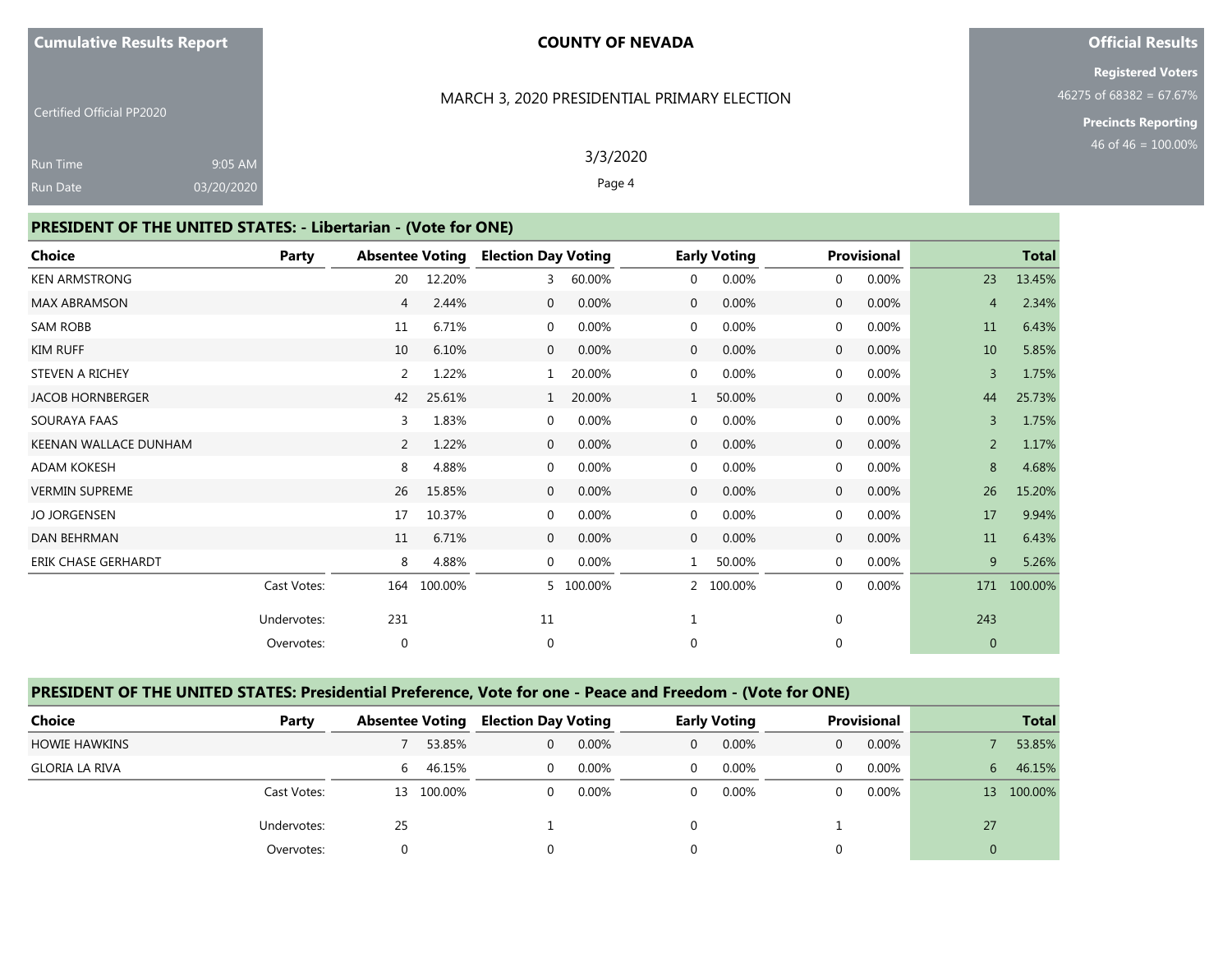### MARCH 3, 2020 PRESIDENTIAL PRIMARY ELECTION

**Official Results**

**Registered Voters** 46275 of 68382 = 67.67%

> **Precincts Reporting** 46 of 46 = 100.00%

| <b>Run Time</b> |  |  |
|-----------------|--|--|
| <b>Run Date</b> |  |  |

9:05 AM 03/20/2020

Certified Official PP2020

3/3/2020 Page 5

## **PRESIDENT OF THE UNITED STATES: Presidential Preference, Vote for One - Republican Party - (Vote for ONE)**

| <b>Choice</b>              | Party       | <b>Absentee Voting</b> |                | <b>Election Day Voting</b> |             |                | <b>Early Voting</b> |                | <b>Provisional</b> |        | <b>Total</b> |
|----------------------------|-------------|------------------------|----------------|----------------------------|-------------|----------------|---------------------|----------------|--------------------|--------|--------------|
| ROBERT ARDINI              |             | 80                     | 0.55%          | 6                          | 1.16%       | $\overline{0}$ | 0.00%               | $\overline{0}$ | 0.00%              | 86     | 0.57%        |
| <b>JOE WALSH</b>           |             | 246                    | 1.70%          | 8                          | 1.54%       |                | 1.41%               |                | 1.47%              | 257    | 1.69%        |
| <b>BILL WELD</b>           |             | 283                    | 1.96%          | 5 <sup>5</sup>             | 0.97%       |                | 0.70%               | $\overline{0}$ | 0.00%              | 289    | 1.90%        |
| ROQUE "ROCKY" DE LA FUENTE |             | 69                     | 0.48%          | 2                          | 0.39%       | 0              | 0.00%               | $\mathbf 0$    | 0.00%              | 71     | 0.47%        |
| <b>MATTHEW JOHN MATERN</b> |             | 65                     | 0.45%          | $\overline{3}$             | 0.58%       | $\overline{0}$ | 0.00%               | $\overline{0}$ | 0.00%              | 68     | 0.45%        |
| <b>ZOLTAN G. ISTVAN</b>    |             | 42                     | 0.29%          | $\Omega$                   | 0.00%       | $\mathbf{0}$   | 0.00%               | $\mathbf 0$    | $0.00\%$           | 42     | 0.28%        |
| DONALD J. TRUMP            |             | 13,689                 | 94.58%         | 494                        | 95.37%      | 139            | 97.89%              | 67             | 98.53%             | 14,389 | 94.65%       |
|                            | Cast Votes: |                        | 14,474 100.00% |                            | 518 100.00% | 142            | 100.00%             | 68             | 100.00%            | 15,202 | 100.00%      |
|                            | Undervotes: | 984                    |                | 13                         |             | 3              |                     | 2              |                    | 1,002  |              |
|                            | Overvotes:  |                        |                | 0                          |             | $\mathbf{0}$   |                     | $\mathbf 0$    |                    |        |              |

#### **House of Representatives of the United States District 1 - Nonpartisan Party - (Vote for ONE)**

| Choice                        | Party       | <b>Absentee Voting</b> |                | <b>Election Day Voting</b> |               |     | <b>Early Voting</b> |          | Provisional |        | <b>Total</b>   |
|-------------------------------|-------------|------------------------|----------------|----------------------------|---------------|-----|---------------------|----------|-------------|--------|----------------|
| <b>GREGORY EDWARD CHEADLE</b> |             | 279                    | 0.77%          | 15                         | 0.77%         | 4   | 0.60%               |          | 0.31%       | 299    | 0.76%          |
| DOUG LAMALFA                  |             | 16,543                 | 45.55%         | 569                        | 29.13%        | 165 | 24.70%              | 77       | 23.69%      | 17,354 | 44.20%         |
| JOSEPH LETOURNEAU IV          |             | 305                    | 0.84%          | 31                         | 1.59%         | 5.  | 0.75%               | 6        | 1.85%       | 347    | 0.88%          |
| ROB LYDON                     |             | 1,627                  | 4.48%          | 126                        | 6.45%         | 33  | 4.94%               | 31       | 9.54%       | 1,817  | 4.63%          |
| <b>AUDREY DENNEY</b>          |             | 17,566                 | 48.36%         | 1.212                      | 62.06%        | 461 | 69.01%              | 210      | 64.62%      | 19,449 | 49.53%         |
|                               | Cast Votes: |                        | 36.320 100.00% |                            | 1.953 100.00% | 668 | 100.00%             |          | 325 100.00% |        | 39,266 100.00% |
|                               | Undervotes: | 699                    |                | 78                         |               | 19  |                     | 29       |             | 825    |                |
|                               | Overvotes:  | 8                      |                |                            |               |     |                     | $\Omega$ |             | 9      |                |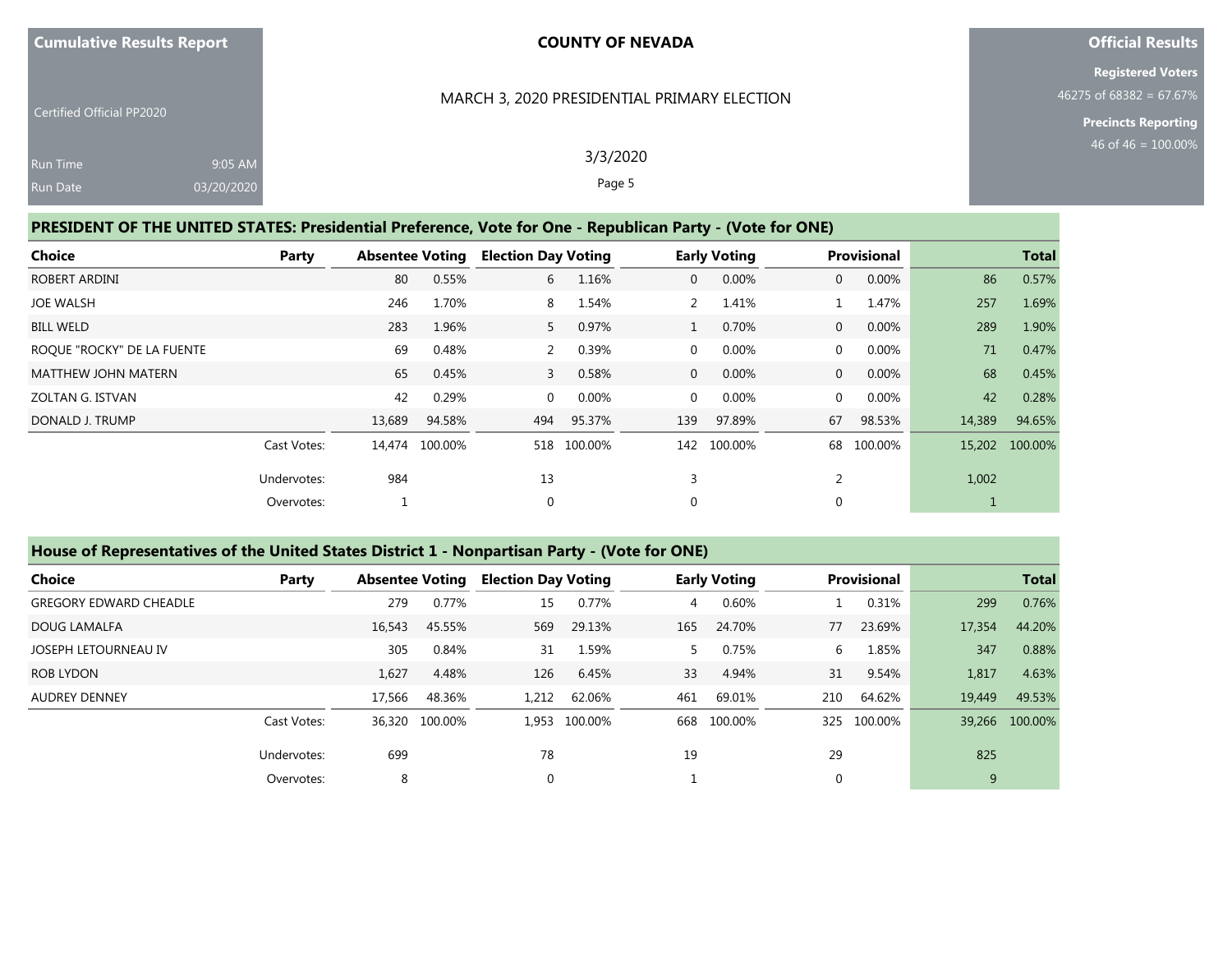#### MARCH 3, 2020 PRESIDENTIAL PRIMARY ELECTION

**Official Results**

**Registered Voters** 46275 of 68382 = 67.67%

> **Precincts Reporting** 46 of 46 = 100.00%

| <b>Run Time</b> | $9:05$ AM  |
|-----------------|------------|
| <b>Run Date</b> | 03/20/2020 |

Certified Official PP2020

3/3/2020 Page 6

## **House of Representatives of the United States District 4 - Nonpartisan Party - (Vote for ONE)**

| Choice                   | Party       |       | <b>Absentee Voting</b> |                | <b>Election Day Voting</b> |                | <b>Early Voting</b> | <b>Provisional</b> |            |       | <b>Total</b> |
|--------------------------|-------------|-------|------------------------|----------------|----------------------------|----------------|---------------------|--------------------|------------|-------|--------------|
| <b>ROBERT LAWTON</b>     |             | 138   | 2.59%                  | 18             | 3.63%                      | 5              | 3.85%               | $\mathbf{3}$       | 3.75%      | 164   | 2.72%        |
| <b>BRYNNE S. KENNEDY</b> |             | 3,758 | 70.63%                 | 383            | 77.22%                     | 108            | 83.08%              | 63                 | 78.75%     | 4,312 | 71.54%       |
| <b>TOM MCCLINTOCK</b>    |             | 1,198 | 22.51%                 | 66             | 13.31%                     | 14             | 10.77%              | 10 <sup>°</sup>    | 12.50%     | 1,288 | 21.37%       |
| <b>JULIANNE BENZEL</b>   |             | 112   | 2.10%                  | 18             | 3.63%                      |                | 1.54%               | 2                  | 2.50%      | 134   | 2.22%        |
| <b>JAMIE BYERS</b>       |             | 55    | 1.03%                  | $\overline{4}$ | 0.81%                      | $\overline{0}$ | 0.00%               | $\overline{0}$     | 0.00%      | 59    | 0.98%        |
| <b>JACOB THOMAS</b>      |             | 60    | 1.13%                  |                | 1.41%                      |                | 0.77%               | $\mathcal{P}$      | 2.50%      | 70    | 1.16%        |
|                          | Cast Votes: | 5,321 | 100.00%                |                | 496 100.00%                | 130            | 100.00%             |                    | 80 100.00% | 6.027 | 100.00%      |
|                          | Undervotes: | 120   |                        | 19             |                            | 3              |                     |                    |            | 147   |              |
|                          | Overvotes:  | 0     |                        | $\mathbf{0}$   |                            |                |                     | $\mathbf 0$        |            |       |              |

## **State Senate District 1 - Nonpartisan Party - (Vote for ONE)**

| Choice             | Party       |        | <b>Absentee Voting</b> |       | <b>Election Day Voting</b> |     | <b>Early Voting</b> |     | <b>Provisional</b> |        | <b>Total</b>   |  |
|--------------------|-------------|--------|------------------------|-------|----------------------------|-----|---------------------|-----|--------------------|--------|----------------|--|
| PAMELA DAWN SWARTZ |             | 19,490 | 47.23%                 | 1.426 | 59.34%                     | 502 | 63.14%              | 242 | 60.80%             | 21,660 | 48.28%         |  |
| LINDA KELLEHER     |             | 2.498  | 6.05%                  | 255   | 10.61%                     | 83  | 10.44%              | 58  | 14.57%             | 2,894  | 6.45%          |  |
| <b>BRIAN DAHLE</b> |             | 19,282 | 46.72%                 | 722   | 30.05%                     | 210 | 26.42%              | 98  | 24.62%             | 20,312 | 45.27%         |  |
|                    | Cast Votes: |        | 41.270 100.00%         |       | 2.403 100.00%              | 795 | 100.00%             |     | 398 100.00%        |        | 44,866 100.00% |  |
|                    | Undervotes: | 1,193  |                        | 143   |                            | 27  |                     | 41  |                    | 1,404  |                |  |
|                    | Overvotes:  |        |                        |       |                            | 0   |                     |     |                    |        |                |  |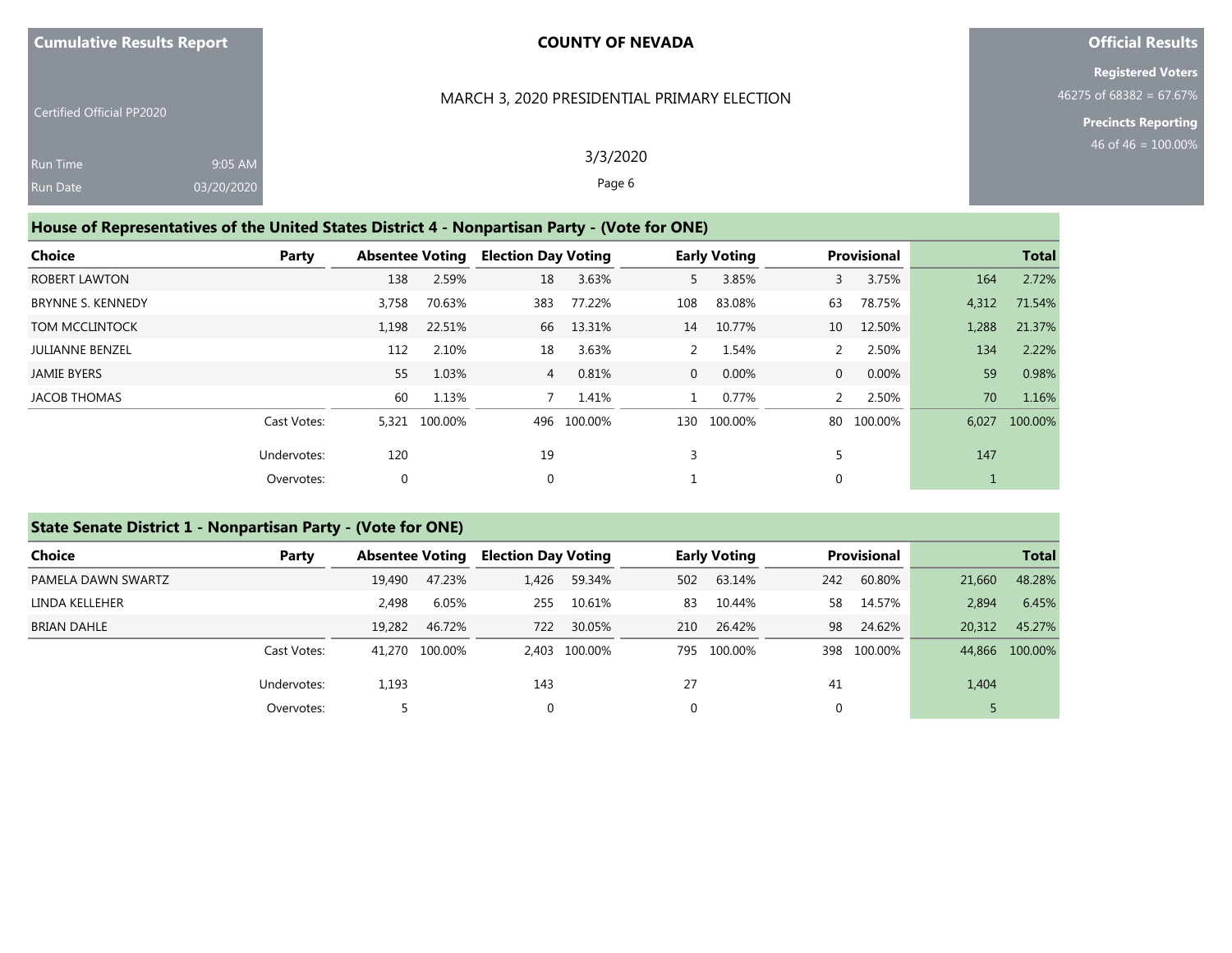| <b>Cumulative Results Report</b> |  |
|----------------------------------|--|
|----------------------------------|--|

#### MARCH 3, 2020 PRESIDENTIAL PRIMARY ELECTION

**Official Results**

**Registered Voters**  $46275$  of  $68382 = 67.67%$ 

**Precincts Reporting**

| Certified Official PP2020 |            |  |
|---------------------------|------------|--|
| Run Time                  | $9:05$ AM  |  |
| <b>Run Date</b>           | 03/20/2020 |  |

3/3/2020 Page 7

## **Assembly District 1 - Nonpartisan Party - (Vote for ONE)**

| Choice                 | Party       |        | <b>Absentee Voting</b> |       | <b>Election Day Voting</b> |     | <b>Early Voting</b> |             | <b>Provisional</b> | <b>Total</b> |                |
|------------------------|-------------|--------|------------------------|-------|----------------------------|-----|---------------------|-------------|--------------------|--------------|----------------|
| ELIZABETH L BETANCOURT |             | 21,888 | 52.82%                 | 1,633 | 67.15%                     | 577 | 72.40%              | 286         | 72.22%             | 24,384       | 54.11%         |
| PK "PAUL" DHANUKA      |             | 1.791  | 4.32%                  | 127   | 5.22%                      | 33  | 4.14%               | 23          | 5.81%              | 1.974        | 4.38%          |
| MEGAN DAHLE            |             | 17.756 | 42.85%                 | 672   | 27.63%                     | 187 | 23.46%              | 87          | 21.97%             | 18.702       | 41.50%         |
|                        | Cast Votes: |        | 41,435 100.00%         |       | 2.432 100.00%              | 797 | 100.00%             |             | 396 100.00%        |              | 45,060 100.00% |
|                        | Undervotes: | 1,029  |                        | 114   |                            | 25  |                     | 43          |                    | 1,211        |                |
|                        | Overvotes:  | 4      |                        | 0     |                            | 0   |                     | $\mathbf 0$ |                    | 4            |                |

## **County Supervisor District 1 - Nonpartisan Party - (Vote for ONE)**

| Choice                | Party       |       | <b>Absentee Voting</b> |     | <b>Election Day Voting</b> |     | <b>Early Voting</b> | <b>Provisional</b> |            | <b>Total</b> |                |
|-----------------------|-------------|-------|------------------------|-----|----------------------------|-----|---------------------|--------------------|------------|--------------|----------------|
| <b>HEIDI HALL</b>     |             | 5,170 | 53.91%                 | 241 | 54.77%                     | 115 | 59.59%              | 43                 | 54.43%     | 5,569        | 54.06%         |
| <b>DEBORAH WILDER</b> |             | 2.179 | 22.72%                 | 90  | 20.45%                     | 30  | 15.54%              | 12                 | 15.19%     | 2.311        | 22.43%         |
| MICHAEL JAMES TAYLOR  |             | 2.241 | 23.37%                 | 109 | 24.77%                     | 48  | 24.87%              | 24                 | 30.38%     | 2.422        | 23.51%         |
|                       | Cast Votes: |       | 9.590 100.00%          |     | 440 100.00%                | 193 | 100.00%             |                    | 79 100.00% |              | 10,302 100.00% |
|                       | Undervotes: | 612   |                        | 58  |                            | 17  |                     | 20                 |            | 707          |                |
|                       | Overvotes:  |       |                        |     |                            |     |                     |                    |            |              |                |

## **County Supervisor District 2 - Nonpartisan Party - (Vote for ONE)**

| Choice      | Party       | <b>Absentee Voting</b> | <b>Election Day Voting</b> | <b>Early Voting</b> | <b>Provisional</b> | <b>Total</b>  |
|-------------|-------------|------------------------|----------------------------|---------------------|--------------------|---------------|
| ED SCOFIELD |             | 6,265 100.00%          | 260 100.00%                | 92 100.00%          | 47 100.00%         | 6,664 100.00% |
|             | Cast Votes: | 6,265 100.00%          | 260 100.00%                | 92 100.00%          | 47 100.00%         | 6,664 100.00% |
|             | Undervotes: | 2,852                  | 152                        | 55                  | 20                 | 3,079         |
|             | Overvotes:  |                        |                            |                     |                    | 0             |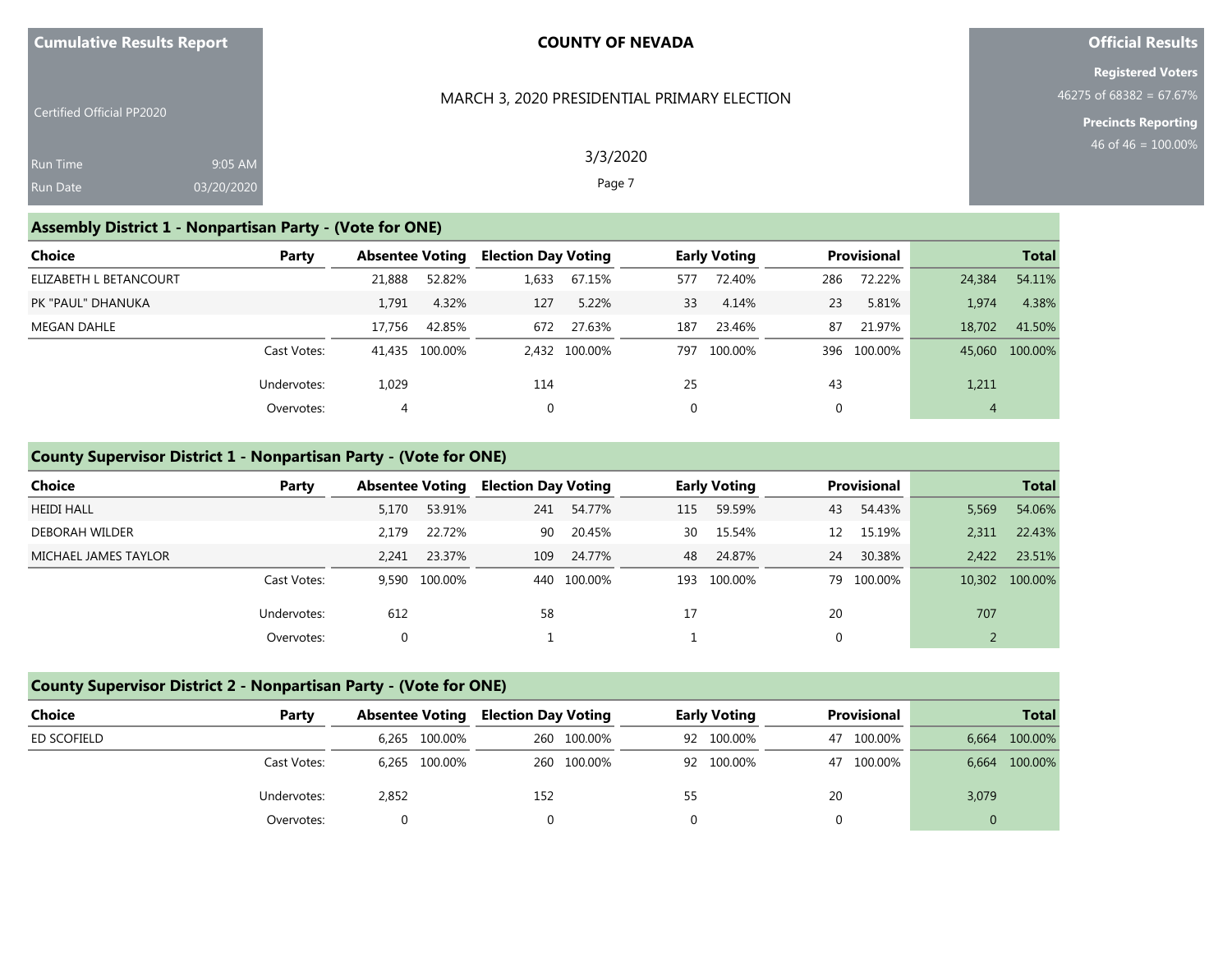| <b>Cumulative Results Report</b> |  |  |
|----------------------------------|--|--|
|----------------------------------|--|--|

## **Official Results**

**Registered Voters** 46275 of 68382 = 67.67%

> **Precincts Reporting** 46 of 46 = 100.00%

| <b>Certified Official PP2020</b> |            |
|----------------------------------|------------|
| Run Time                         | $9:05$ AM  |
| <b>Run Date</b>                  | 03/20/2020 |

MARCH 3, 2020 PRESIDENTIAL PRIMARY ELECTION

3/3/2020 Page 8

# **County Supervisor District 5 - Nonpartisan Party - (Vote for ONE)**

| <b>Choice</b>        | Party       | <b>Absentee Voting</b> | Election Day Voting | <b>Early Voting</b> | <b>Provisional</b> | <b>Total</b>  |
|----------------------|-------------|------------------------|---------------------|---------------------|--------------------|---------------|
| <b>HARDY BULLOCK</b> |             | 4,158 100.00%          | 391 100.00%         | 116 100.00%         | 58 100.00%         | 4,723 100.00% |
|                      | Cast Votes: | 4,158 100.00%          | 391 100.00%         | 116 100.00%         | 58 100.00%         | 4,723 100.00% |
|                      | Undervotes: | 2,414                  | 189                 | 46                  | 43                 | 2,692         |
|                      | Overvotes:  |                        |                     |                     | 0                  | 0             |

## **Member, Nevada City City Council - Nonpartisan Party - (Vote for THREE)**

| Choice                | Party       |       | <b>Absentee Voting</b> |          | <b>Election Day Voting</b> |    | <b>Early Voting</b> |    | Provisional |              | <b>Total</b>  |
|-----------------------|-------------|-------|------------------------|----------|----------------------------|----|---------------------|----|-------------|--------------|---------------|
| LORRAINE A. REICH     |             | 473   | 12.37%                 | 16       | 8.79%                      | 14 | 15.38%              | 12 | 26.09%      | 515          | 12.43%        |
| <b>RICK EWALD</b>     |             | 345   | 9.02%                  | 19       | 10.44%                     | 9  | 9.89%               |    | 8 17.39%    | 381          | 9.19%         |
| DANIELA FERNÁNDEZ     |             | 861   | 22.51%                 | 47       | 25.82%                     | 22 | 24.18%              | 8  | 17.39%      | 938          | 22.64%        |
| DOUGLASS FLEMING      |             | 1,012 | 26.46%                 | 42       | 23.08%                     | 17 | 18.68%              |    | 8 17.39%    | 1,079        | 26.04%        |
| <b>REINETTE SENUM</b> |             | 681   | 17.80%                 | 42       | 23.08%                     | 18 | 19.78%              |    | 7 15.22%    | 748          | 18.05%        |
| DAVID "SPARKY" PARKER |             | 453   | 11.84%                 | 16       | 8.79%                      | 11 | 12.09%              | 3  | 6.52%       | 483          | 11.66%        |
|                       | Cast Votes: | 3,825 | 100.00%                |          | 182 100.00%                |    | 91 100.00%          |    | 46 100.00%  |              | 4,144 100.00% |
|                       | Undervotes: | 798   |                        | 88       |                            | 20 |                     | 41 |             | 947          |               |
|                       | Overvotes:  | 0     |                        | $\Omega$ |                            | 0  |                     | 0  |             | $\mathbf{0}$ |               |

## **Proposition 13 - Nonpartisan Party - (Vote YES or NO)**

| <b>Choice</b> | Party       | <b>Absentee Voting</b> |                | <b>Election Day Voting</b> |               | <b>Early Voting</b> |             | <b>Provisional</b> |             | <b>Total</b> |                |
|---------------|-------------|------------------------|----------------|----------------------------|---------------|---------------------|-------------|--------------------|-------------|--------------|----------------|
| <b>YES</b>    |             | 16,244                 | 39.61%         | 1.270                      | 52.44%        | 435                 | 55.06%      | 259                | 64.59%      | 18,208       | 40.81%         |
| <b>NO</b>     |             | 24.761                 | 60.39%         |                            | 1,152 47.56%  | 355                 | 44.94%      | 142                | 35.41%      | 26,410       | 59.19%         |
|               | Cast Votes: |                        | 41,005 100,00% |                            | 2,422 100.00% |                     | 790 100.00% |                    | 401 100.00% |              | 44,618 100.00% |
|               | Undervotes: | 1,458                  |                | 123                        |               | 32                  |             | 38                 |             | 1,651        |                |
|               | Overvotes:  |                        |                |                            |               |                     |             | $\Omega$           |             | 6            |                |